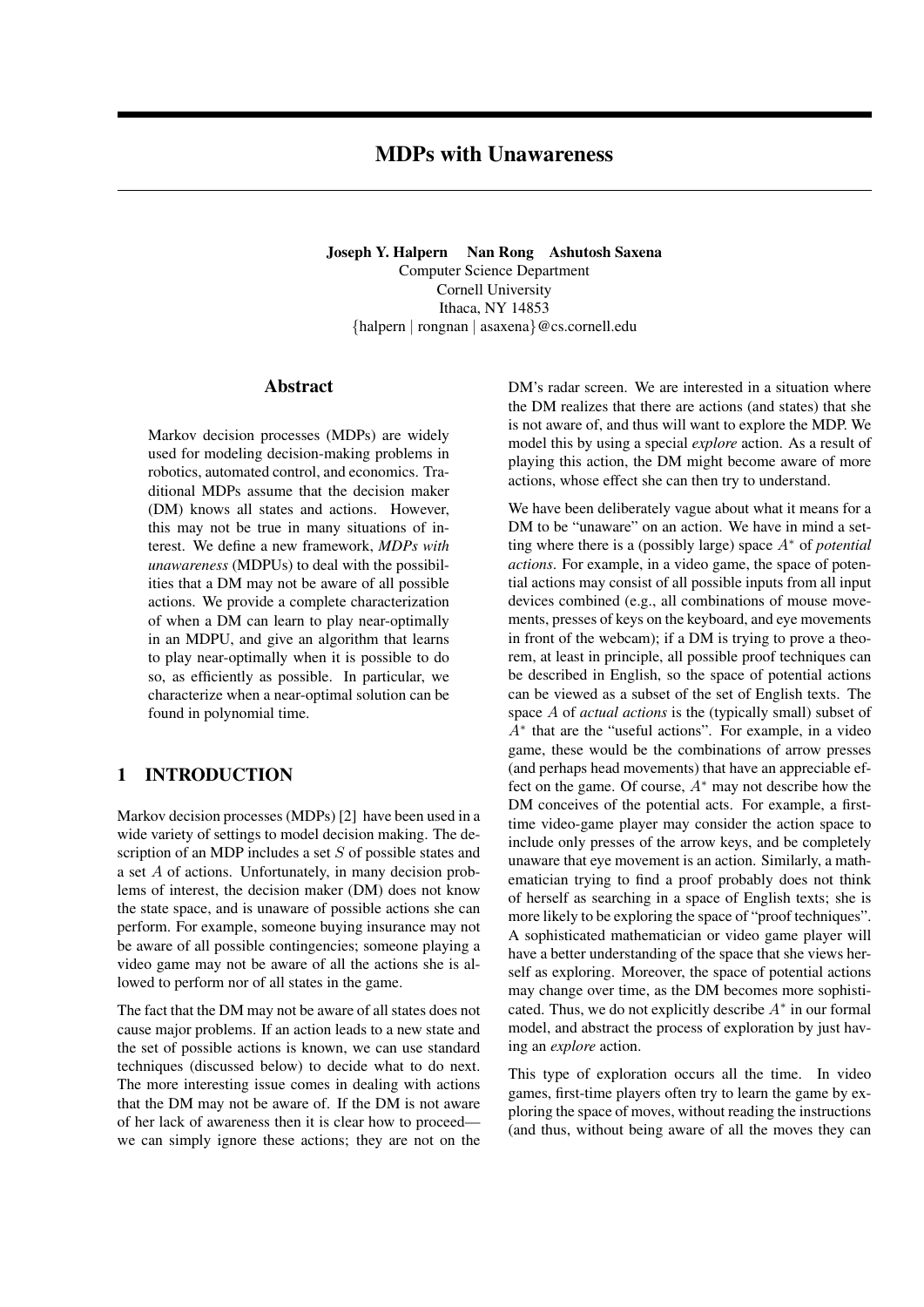make). Indeed, in many games, there may not be instructions at all (even though players can often learn what moves are available by checking various sites on the web). Mathematicians trying to generate new approaches to proving a theorem can be viewed as exploring the space of proof techniques. More practically, in robotics, if we take an action to be a "useful" sequence of basic moves, the space of potential actions is often huge. For instance, most humanoid robots (such as Honda Asimo robot [13]) have more than 20 degrees of freedom; in such a large space, while robot designers can hand-program a few basic actions (e.g., as walking on a level surface), it is practically impossible to do so for other general scenarios (e.g., walking on uneven rocks). Conceptually, it is useful to think of the designer as not being aware of the actions that can be performed. Exploration is almost surely necessary to discover new actions necessary to enable the robot to perform the new tasks.

Given the prevalence of MPDUs—*MDPs with unawareness*, the problem of learning to play well in an MDPU becomes of interest. There has already been a great deal of work on learning to play optimally in an MDP. Kearns and Singh [11] gave an algorithm called  $E<sup>3</sup>$  that converges to near-optimal play in polynomial time. Brafman and Tennenholtz [3] later gave an elegant algorithm they called RMAX that converges to near-optimal play in polynomial time not just in MDPs, but in a number of adversarial settings. Can we learn to play near-optimally in an MDPU? (By "near-optimal play", we mean near-optimal play in the actual MDP.) In the earlier work, near-optimal play involved learning the effects of actions (that is, the transition probabilities induced by the action). In our setting, the DM still has to learn the transition probabilities, but also has to learn what actions are available.

Perhaps not surprisingly, we show that how effectively the DM can learn optimal play in an MDPU depends on the probability of discovering new actions. For example, if it is too low, then we can never learn to play nearoptimally. If it is a little higher, then the DM can learn to play near-optimally, but it may take exponential time. If it is sufficiently high, then the DM can learn to play near-optimally in polynomial time. We give an expression whose value, under minimal assumptions, completely characterizes when the DM can learn to play optimally, and how long it will take. Moreover, we show that a modification of the RMAX algorithm (that we call URMAX) can learn to play near-optimally if it is possible to do so.

There is a subtlety here. Not only might the DM not be aware of what actions can be performed in a given state, she may be unaware of *how many* actions can be performed. Thus, for example, in a state where she has discovered five actions, she may not know whether she has discovered all the actions (in which case she should not explore further) or there are more actions to be found (in which case she should). In cases where the DM knows that there is only

one action to be discovered, and what its payoff is, it is still possible that the DM never learns to play optimally. Our impossibility results and lower bound hold even in this case. (For example, if the action to be discovered is a proof that  $P \neq NP$ , the DM may know that the action has a high payoff; she just does not know what that action is.) On the other hand, URMAX works even if the DM does not know how many actions there are to be discovered.

There has been a great deal of recent work on awareness in the game theory literature (see, for example, [5, 8, 10]). There has also been work on MDPs with a large action space (see, for example [4, 9]), and on finding new actions once exploration is initiated [1]. None of these papers, however, considers the problem of learning in the presence of lack of awareness.

The rest of the paper is organized as follows. In Section 2, we review the work on learning to play optimally in MDPs. In Section 3, we describe our model of MD-PUs. We give our impossibility results and lower bounds in Section 4. In Section 5, we present a general learning algorithm (adapted from R-MAX) for MDPU problems, and give upper bounds. We conclude in Section 6. Missing proofs can be found in the full paper.

### 2 PRELIMINARIES

**MDPs:** An MDP is a tuple  $M = (S, A, P, R)$ , where  $S$  is a finite set of states;  $A$  is a finite set of actions;  $P : (S \times S \times A) \rightarrow [0, 1]$  is the transition probability function, where  $P(s, s', a)$  gives the transition probability from state s to state s' with action a; and R :  $(S \times$  $S \times A$   $\rightarrow \mathbb{R}^+$  is the reward function, where  $R(s, s', a)$ gives the reward for playing action  $a$  at state  $s$  and transiting to state  $s'$ . Since  $P$  is a probability function, we have  $\sum_{s' \in S} P(s, s', a) = 1$  for all  $s \in S$  and  $a \in A$ . A *policy* in an MDP (S, A, P, R) is a function from histories to actions in A. Given an MDP  $M = (S, A, P, R)$ , let  $U_M(s, \pi, T)$  denote the expected T-step undiscounted average reward of policy  $\pi$  started in state s—that is, the expected total reward of running  $\pi$  for T steps, divided by T. Let  $U_M(s,\pi) = \lim_{T\to\infty} U_M(s,\pi,T)$ , and let  $U_M(\pi) = \min_{s \in S} U_M(s, \pi).$ 

**The mixing time:** For a policy  $\pi$  such that  $U_M(\pi) = \alpha$ , it may take a long time for  $\pi$  to get an expected payoff of  $\alpha$ . For example, if getting a high reward involves reaching a particular state  $s^*$ , and the probability of reaching  $s^*$  from some state  $s$  is low, then the time to get the high reward will be high. To deal with this, Kearns and Singh [11] argue that the running time of a learning algorithm should be compared to the time that an algorithm with full information takes to get a comparable reward. Define the  $\epsilon$ -return *mixing time of policy*  $\pi$  to be the smallest value of T such that  $\pi$  guarantees an expected payoff of at least  $U(\pi) - \epsilon$ ;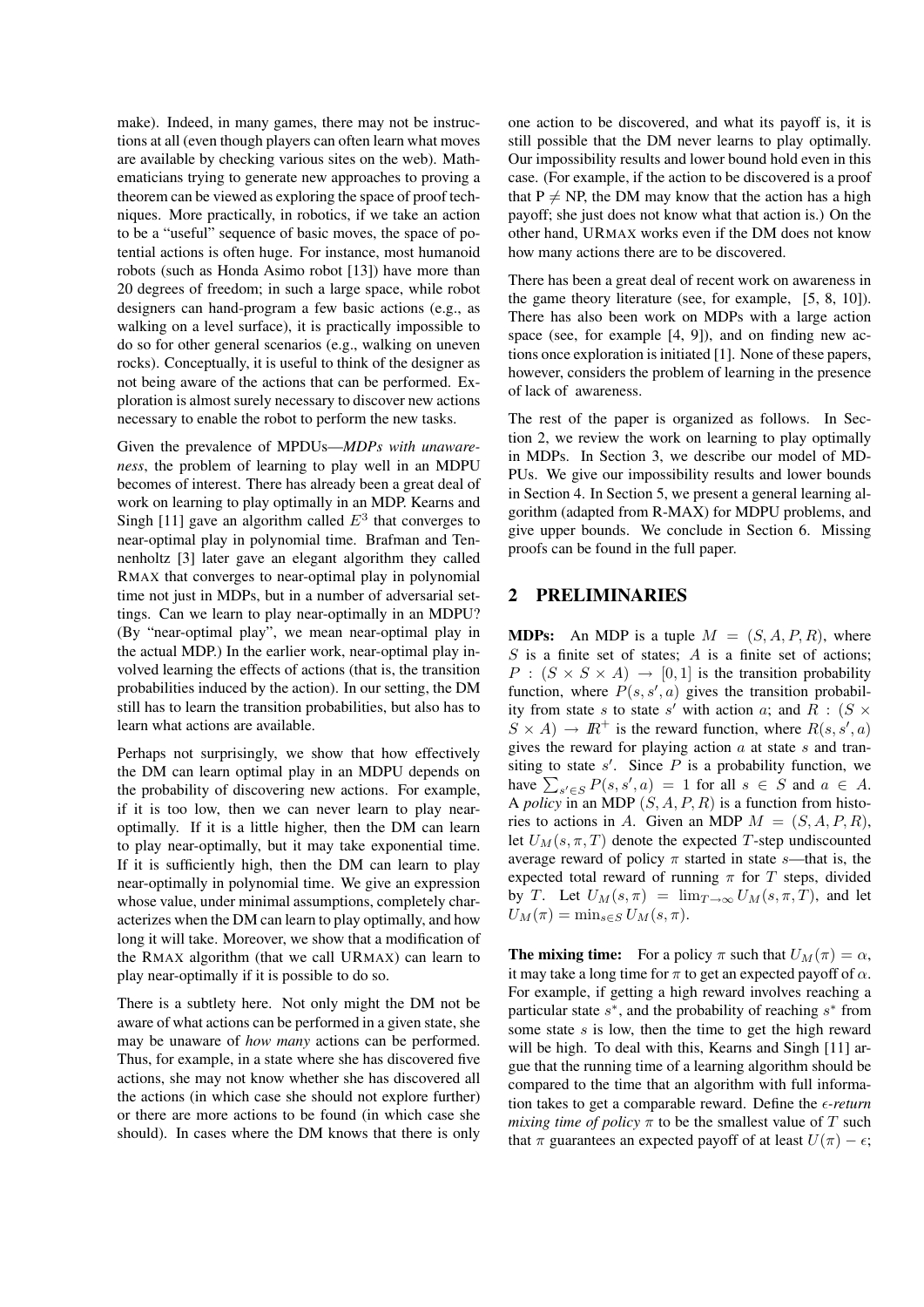that is, it is the least T such that  $U(s, \pi, t) > U(\pi) - \epsilon$ for all states s and times  $t \geq T$ . Let  $\Pi(\epsilon, T)$  consist of all policies whose  $\epsilon$ -mixing time is at most T. Let  $\mathrm{Opt}(M, \epsilon, T) = \max_{\pi \in \Pi(\epsilon, T)} U_M(\pi).$ 

RMAX: We now briefly describe the RMAX algorithm [3]. RMAX assumes that the DM knows all the actions that can be played in the game, but needs to learn the transition probabilities and reward function associated with each action. It does not assume that the DM knows all states; new states might be discovered when playing actions at known states. RMAX follows an implicit "explore or exploit" mechanism that is biased towards exploration. Here is the RMAX algorithm:

 $\text{RMAX}(|S|, |A|, R_{\text{max}}, T, \epsilon, \delta, s_0)$ : Set  $K_1(T) := \max((\lceil\frac{4|S| T R_{\max}}{\epsilon}\rceil)^3, \lceil -6\ln^3(\frac{\delta}{6|S|\,|A|^2})\rceil) + 1$ Set  $M' := M^0$  (the initial approximation described below) Compute an optimal policy  $\pi'$  for  $M'$ 

Repeat until all action/state pairs (s, a) are *known*

- Play  $\pi'$  starting in state  $s_0$  for T steps or until some new state-action pair  $(s, a)$  is known
- if  $(s, a)$  has just become *known* then update  $M'$  so that the transition probabilities for  $(s, a)$  are the observed frequencies and the rewards for playing  $(s, a)$  are those that have been observed.

Compute the optimal policy  $\pi'$  for  $M'$ Return  $\pi'$ .

Here  $R_{\text{max}}$  is the maximum possible reward;  $\epsilon > 0$ ;  $0 < \delta < 1$ ; T is the  $\epsilon$ -return mixing time;  $K_1(T)$  represents the number of visits required to approximate a transition function; a state-action pair (s, a) is said to be *known* only if it has been played  $K_1(T)$  times. RMAX proceeds in iterations, and  $M'$  is the current "approximation" to the true MDP.  $M'$  consists state set S and a dummy state  $s_d$ . The transition and reward functions in  $M'$  may be different from those of the actual MDP. In the initial approximation  $M<sup>0</sup>$ , the transition and reward functions are trivial: when an action  $\alpha$  is taken in any state  $s$  (including the dummy state  $s_d$ ), with probability 1 there is a transition to  $s_d$ , with reward  $R_{\text{max}}$ .

Brafman and Tennenholtz [3] show that  $\text{RMAX}(|S|, |A|, R_{\text{max}}, T, \epsilon, \delta, s_0)$  learns a policy with expected payoff within  $\epsilon$  of  $Opt(M, \epsilon, T)$  with probability greater than  $1 - \delta$ , no matter what state  $s_0$  it starts in, in time polynomial in |S|, |A|, T,  $1/\delta$ , and  $1/\epsilon$ . What makes RMAX work is that in each iteration, it either achieves a near-optimal reward with respect to the real model or learns an unknown transition with high probability. Since there are only polynomially-many  $(s, a)$  pairs (in the number of states and actions) to learn, and each transition entry requires  $K_1(T)$  samples, where  $K_1(T)$  is polynomial in the number of states and actions,  $1/\epsilon$ ,  $1/\delta$ , and the  $\epsilon$ -return mixing time  $T$ , RMAX clearly runs in time polynomial in these parameters. In the case that the  $\epsilon$ -return mixing time T is not known, RMAX starts with  $T = 1$ , then considers  $T = 2, T = 3$ , and so on.

## 3 MDPS WITH UNAWARENESS

Intuitively, an MDPU is like a standard MDP except that the player is initially aware of only a subset of the complete set of states and actions. To reflect the fact that new states and actions may be learned during the game, the model provides a special *explore* action. By playing this action, the DM may become aware of actions that she was previously unaware of. The model includes a *discovery probability function* characterizing the likelihood that a new action will be discovered. At any moment in game, the DM can perform only actions that she is currently aware of.

**Definition 3.1 :** An MDPU is a tuple  $M =$  $(S, A, S_0, a_0, g_A, g_0, P, D, R, R^+, R^-)$ , where

- $S$ , the set of states in the underlying MDP;
- A, the set of actions in the underlying MDP;
- $S_0 \subseteq S$  is the set of states that the DM is initially aware of;
- $a_0 \notin A$  is the *explore* action;
- $g_A: S \to 2^A$ , where  $g_A(s)$  is the set of actions that can be performed at s other than  $a_0$  ( $a_0$  can be performed in every state);
- $g_0: S_0 \to 2^A$ , where  $g_0(s) \subseteq g_A(s)$  is the set of actions that the DM is aware of at state  $s$  (the DM is always aware of  $a_0$ );
- $P : \bigcup_{s \in S} (\{s\} \times S \times g_A(s) \rightarrow [0,1])$  is the transition probability function (as usual, we require that  $\sum_{s' \in S} P(s, s', a) = 1$  if  $a \in g_A(s)$ ;
- $D: \mathbb{N} \times \mathbb{N} \times S \rightarrow [0, 1]$  is the discovery probability function.  $D(j, t, s)$  gives the probability of discovering a new action in state  $s \in S$  given that there are j actions to be discovered and  $a_0$  has already been played  $t - 1$  times in s without a new action being discovered (see below for further discussion);
- $R : \bigcup_{s \in S} (\{s\} \times S \times g_A(s)) \rightarrow I\!\!R^+$  is the reward function;<sup>1</sup>
- $R^+$  :  $S \rightarrow I\!\!R^+$  and  $R^-$  :  $S \rightarrow I\!\!R^+$  give the exploration reward for playing  $a_0$  at state  $s \in S$  and discovering (resp., not discovering) a new action (see below for further discussion).

Given  $S_0$  and  $g_0$ , we abuse notation and take  $A_0$  =  $\cup_{s \in s_0} g_0(s)$ ; that is,  $A_0$  is the set of actions that the DM is aware of.

<sup>&</sup>lt;sup>1</sup>We assume without loss of generality that all payoffs are nonnegative. If not, we can shift all rewards by a positive value so that all payoffs become non-negative.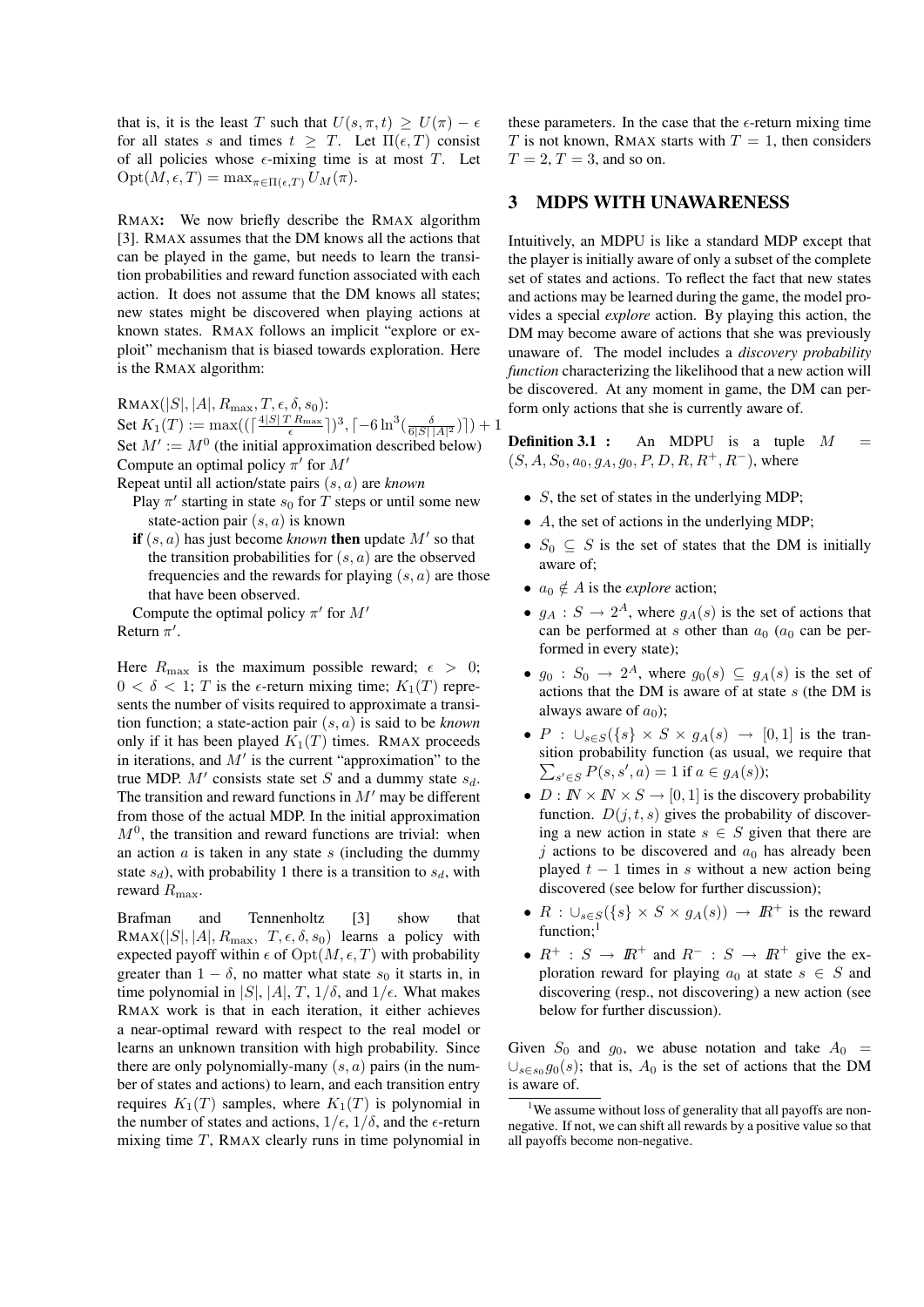Just like a standard MDP, an MDPU has a state space  $S$ , action space  $A$ , transition probability function  $P$ , and reward function  $R<sup>2</sup>$ . Note that we do not give the transition function for the explore action  $a_0$  above; since we assume that  $a_0$  does not result in a state change (although new actions might be discovered when  $a_0$  is played), for each state  $s \in S$ , we have  $P(s, s, a_0) = 1$ . The new features here involve dealing with  $a_0$ . We need to quantify how hard it is to discover a new action. Intuitively, this should in general depend on how many actions there are to be discovered, and how long the DM has been trying to find a new action. For example, if the DM has in fact found all the actions, then this probability is clearly 0. Since the DM is not assumed to know in general how many actions there are to be found, all we can do is give what we view as the DM's subjective probability of finding a new action, given that there are  $j$  actions to be found. Note that even if the DM does not know the number of actions, she can still condition on there being  $j$  actions. In general, we also expect this probability to depend on how long the DM has been trying to find a new action. This probability is captured by  $D(j, t, s)$ .

We assume that  $D(j, t, s)$  is nondecreasing as a function of  $\dot{\gamma}$ : with more actions available, it is easier to find a new one. How  $D(j, t, s)$  varies with t depends on the problem. For example, if the DM is searching for the on/off button on her new iPhone which is guaranteed to be found in a limited surface area, then  $D(j, t, s)$  should increase as a function of  $t$ . The more possibilities have been eliminated, the more likely it is that the DM will find the button when the next possibility is tested. On the other hand, if the DM is searching for a proof, then the longer she searches without finding one, the more discouraged she will get; she will believe that it is more likely that no proof exists. In this case, we would expect  $D(j, t, s)$  to decrease as a function of t. Finally, if we think of the *explore* action as doing a random test in some space of potential actions, the probability of finding a new action is a constant, independent of  $t$ . In the sequel, we assume for ease of exposition that  $D(j, t, s)$  is independent of s, so we write  $D(j, t)$  rather than  $D(j, t, s)$ .

 $R^+$  and  $R^-$  are the analogues of the reward function R for the *explore* action  $a_0$ , For example, in a chess game, the *explore* action corresponds to thinking. There is clearly a negative reward to thinking and not discovering a new action—valuable time is lost; we capture this by  $R^{-}(s)$ . On the other hand, a player often gets a thrill if a useful action is discovered; and this is captured by  $R^+(s)$ . It seems reasonable to require that  $R^{-}(s) \leq R^{+}(s)$ , which we do from here on.

When an MDPU starts,  $S_0$  represents the set of states that the DM is initially aware of, and  $g_0(s)$  represents the set of actions that she is aware of at state s. The DM may discover new states when trying out known actions, she may also discover new actions as the explore action  $a_0$  is played. At any time, the DM has a current set of states and actions that she is aware of; she can play only actions from the set that she is currently aware of.

In stating our results, we need to be clear about what the inputs to an algorithm for near-optimal play are. We assume that  $S_0$ ,  $g_0$ ,  $D$ ,  $R^+$ , and  $R^-$  are always part of the input to the algorithm. The reward function  $R$  is not given, but is part of what is learned. (We could equally well assume that  $R$  is given for the actions and states that the DM is aware of; this assumption would have no impact on our results.) Brafman and Tennenholtz [3] assume that the DM is given a bound on the maximum reward, but later show that this information is not needed to learn to play near-optimally in their setting. Our algorithm URMAX does not need to be given a bound on the reward either. Perhaps the most interesting question is what the DM knows about A and S. Our lower bounds and impossibility result hold even if the DM knows |S| and  $|g_A(s)|$  for all  $s \in S$ . On the other hand, URMAX requires neither |S| nor  $|g_A(s)|$  for  $s \in S$ . That is, when something cannot be done, knowing the size of the set of states and actions does not help; but when something can be done, it can be done without knowing the size of the set of states and actions.

Formally, we can view the DM's knowledge as the input to the learning algorithm. An MDP M is *compatible with the DM's knowledge* if all the parameters of of M agree with the corresponding parameters that the DM knows about. If the DM knows only  $S_0$ ,  $g_0$ ,  $D$ ,  $R^+$ , and  $R^-$  (we assume that the DM always knows at least this), then every MDP  $(S', A', g', P', R')$  where  $S_0 \subseteq S'$  and  $g_0(s) \subseteq A'(s)$ is compatible with the DM's knowledge. If the DM also knows |S|, then we must have  $|S'| = |S|$ ; if the DM knows that  $S = S_0$ , then we must have  $S' = S_0$ . We use  $R_{\text{max}}$  to denote the maximum possible reward. Thus, if the DM knows  $R_{\text{max}}$ , then in a compatible MDP, we have  $R(s, s', a') \le R_{\text{max}}$ , with equality holding for some transition. (The DM may just know a bound on  $R_{\text{max}}$ , or not know  $R_{\text{max}}$  at all.) If the DM knows  $R_{\text{max}}$ , we assume that  $R^+(s) < R_{\text{max}}$  for all  $s \in S$  (for otherwise, the optimal policy for the MDPU becomes trivial: the DM should just get to state s and keep exploring). Brafman and Tennenholtz essentially assume that the DM knows  $|A|$ ,  $|S|$ , and  $R_{\text{max}}$ . They say that they believe that the assumption that the DM knows  $R_{\text{max}}$  can be removed. It follows from our results that the DM does not need to know any of  $|A|, |S|$ , or  $R_{\text{max}}$ .

Our theorems talk about whether there is an algorithm for a DM to learn to play near-optimally given some knowledge. We define "near-optimal play" by extending the definitions of [3, 11] to deal with unawareness. In an MDPU, a policy is again a function from histories to actions, but now the

<sup>&</sup>lt;sup>2</sup>It is often assumed that the same actions can be performed in all states. Here we allow slightly more generality by assuming that the actions that can be performed is state-dependent, where the dependence is given by  $q$ .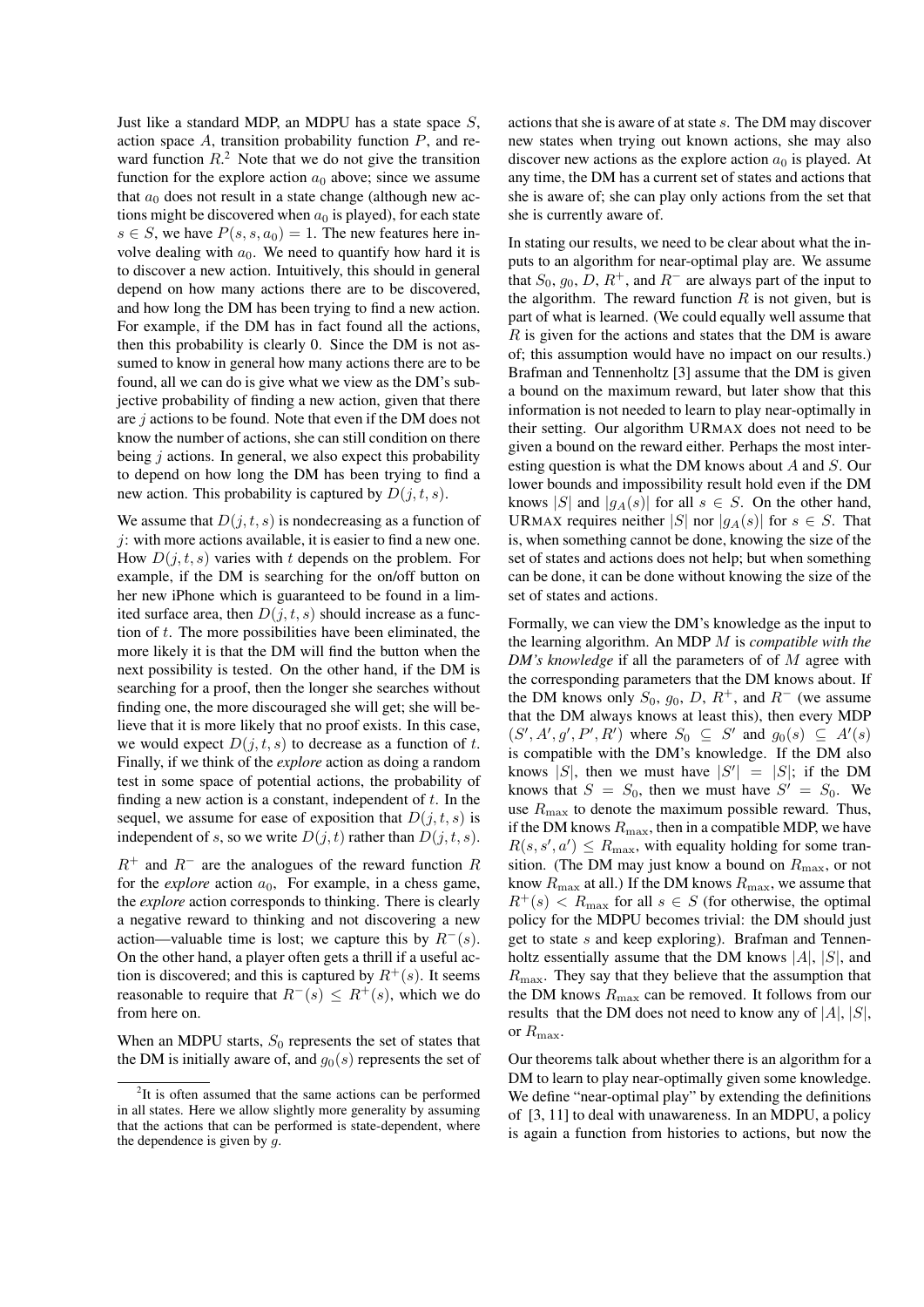action must be one that the DM is aware of at the last state in the history. The DM *can learn to play near-optimally given a state space* S<sup>0</sup> *and some other knowledge* if, for all  $\epsilon > 0$ ,  $\delta > 0$ , T, and  $s \in S_0$ , the DM can learn a policy  $\pi_{\epsilon,\delta,T,s}$  such that, for all MDPs M compatible with the DM's knowledge, there exists a time  $t_{M,\epsilon,\delta,T}$  such that, with probability at least  $1 - \delta$ ,  $U_M(s, \pi_{\epsilon, \delta, T, s}, t) \geq$  $\mathrm{Opt}(M, \epsilon, T) - \epsilon$  for all  $t \ge t_{M, \epsilon, \delta, T}$ .<sup>3</sup> The DM *can learn to play near-optimally given some knowledge in polynomial (resp., exponential) time* if, there exists a polynomial (resp., exponential) function  $f$  of five arguments such that we can take  $t_{M,\epsilon,\delta,T} = f(T, |S|, |A|, 1/\epsilon, 1/\delta).$ 

# 4 IMPOSSIBILITY RESULTS AND LOWER BOUNDS

The ability to estimate in which cases the DM can learn to play optimally is crucial in many situations. For example, in robotics, if the probability of discovering new actions is so low that it would would require an exponential time to learn to play near-optimally, then the designer of the robot must have human engineers design the actions and not rely on automatic discovery. We begin by trying to understand when it is feasible to learn to play optimally, and then consider how to do so.

We first show that, for some problems, there are no algorithms that can guarantee near-optimal play; in other cases, there are algorithms that will learn to play near-optimally, but will require at least exponential time to do so. These results hold even for problems where the DM knows that there are two actions, already knows one of them, and knows the reward of the other.

**Example 4.1:** Suppose that the DM knows that  $S = S_0$  =  ${s_1}, g_0(s_1) = {a_1}, |A| = 2, P(s_1, s_1, a) = 1$  for all action  $a \in A$ ,  $R(s_1, s_1, a_1) = r_1$ ,  $R^+(s_1) = R^-(s_1) = 0$ ,  $D(j,t) = \frac{1}{(t+1)^2}$ , and the reward for the optimal policy in the true MDP is  $r_2$ , where  $r_2 > r_1$ . Since the DM knows that there is only one state and two actions, the DM knows that in the true MDP, there is an action  $a_2$  that she is not aware of such that  $R(s_1, s_1, a_2) = r_2$ . That is, she knows everything about the true MDP but the action  $a_2$ . We now show that, given this knowledge, the DM cannot learn to play optimally.

Clearly in the true MDP the optimal policy is to always play  $a_2$ . However, to play  $a_2$ , the DM must learn about  $a_2$ . As we now show, no algorithm can learn about  $a_2$  with probability greater than  $1/2$ , and thus no algorithm can attain an expected return  $\ge (r_1 + r_2)/2 = r_2 - (r_2 - r_1)/2$ .

Let  $E_{t,s}$  denote the event of playing  $a_0$  t times at state s

without discovering a new action, conditional on there being at least one undiscovered action. Since there is exactly one unknown action, and the DM knows this, we have

$$
Pr(E_{t,s_1}) = \prod_{t'=1}^t (1 - D(1, t'))
$$
  
= 
$$
\prod_{t'=1}^t \left(1 - \frac{1}{(t'+1)^2}\right)
$$
  
= 
$$
\frac{t+2}{2(t+1)}
$$
  
> 
$$
\frac{1}{2}.
$$

For the third equality, note that  $1 - \frac{1}{(t'+1)^2} = (1 \frac{1}{t'+1}$ ) × (1+ $\frac{1}{t'+1}$ ); it follows that  $\prod_{t'=1}^{t} \left(1 - \frac{1}{(t'+1)^2}\right)$  =  $\left(\frac{1}{2} \times \frac{3}{2}\right) \times \left(\frac{2}{3} \times \frac{4}{3}\right) \times \cdots \times \left(\frac{t}{t+1} \times \frac{t+2}{t+1}\right)$ . All terms but the first and last cancel out. Thus, the product is  $\frac{t+2}{2(t+1)}$ . The inequality above shows that  $Pr(E_t, s_1)$  is always strictly greater than  $1/2$ , independent of  $t$ . In other words, the DM cannot discover the better action  $a_2$  with probability greater than  $1/2$  no matter how many times  $a_0$  is played. It easily follows that the expected reward of any policy is at most  $(r_1 + r_2)/2$ . Thus, there is no algorithm that learns to play near-optimally.

The problem in Example 4.1 is that the discovery probability is so low that there is a probability bounded away from 0 that some action will not be discovered, no matter how many times  $a_0$  is played. The following theorem generalizes Example 4.1, giving a sufficient condition on the failure probability (which we later show is also necessary) that captures the precise sense in which the discovery probability is too low. Intuitively, the theorem says that if the DM is unaware of some acts that can improve her expected reward, and the discovery probability is sufficiently low, where "sufficiently low" means  $D(1, t) < 1$  for all t and  $\sum_{t=1}^{\infty} D(1, t) < \infty$ , then the DM cannot learn to play near-optimally. To make the theorem as strong as possible, we show that the lower bound holds even if the DM has quite a bit of extra information, as characterized in the following definition.

Definition 4.2: Define a DM to be *quite knowledgeable* if (in addition to  $S_0$ ,  $g_0$ ,  $D$ ,  $R^+$ , and  $R^-$ ) she knows  $S = S_0$ , |A|, the transition function  $P_0$ , the reward function  $R_0$  for states in  $S_0$  and actions in  $A_0$ , and  $R_{\text{max}}$ .

We can now state our theorem. It turns out that there are slightly different conditions on the lower bound depending on whether  $|S_0| \ge 2$  or  $|S_0| = 1$ .

**Theorem 4.3:** *If*  $D(1, t) < 1$  *for all*  $t$  *and*  $\sum_{t=1}^{\infty} D(1, t) <$ ∞*, then there exists a constant* c *such that no algorithm can obtain within* c *of the optimal reward for all MDPs that are compatible with what the DM knows, even if the DM is quite knowledgeable, provided that*  $|S_0| \geq 2$ ,  $|A| > |A_0|$ , *and* Rmax *is greater than the reward of the optimal policy*

 $3$ Note that we allow the policy to depend on the state. However, it must have an expected payoff that is close to that obtained by  $M$  no matter what state  $M$  is started in.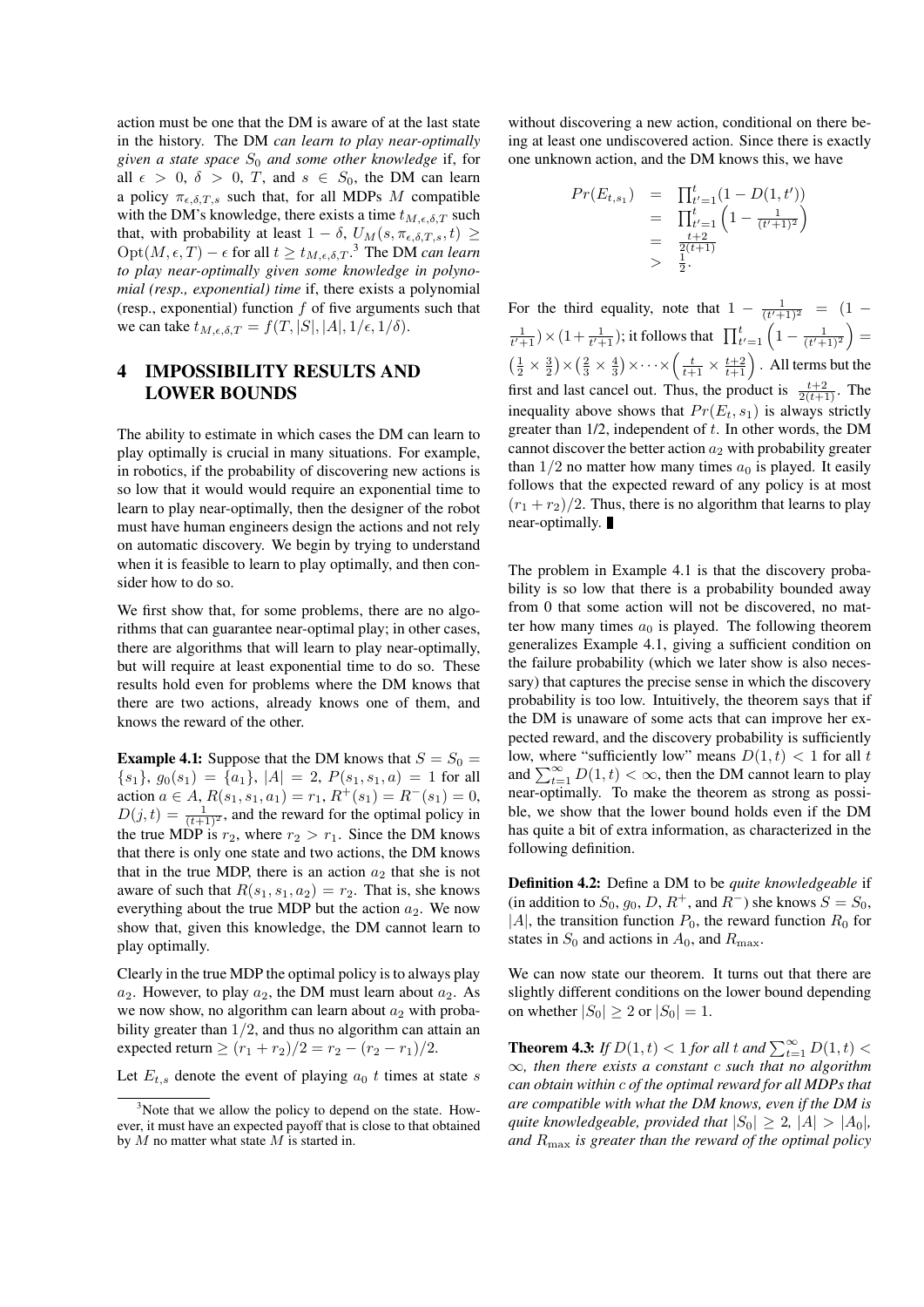*in the MDP*  $(S_0, A_0, P_0, R_0)$ *. If*  $|S_0| = 1$ *, the same result holds if*  $\sum_{t=1}^{\infty} D(j,t) < \infty$ , where  $j = |A| - |A_0|$ .

**Proof:** We construct an MDP  $M'' = (S, A'', g'', P'', R'')$ that is compatible with what the DM knows, such that no algorithm can obtain within a constant  $c$  of the optimal reward in  $M''$ . The construction is similar in spirit to that of Example 4.1. Since  $|S| \geq 2$ , let  $s_1$  be a state in S. Let  $j = |A| - |A_0|$ , let  $A'' = A_0 \cup \{a_1, \ldots, a_j\}$ , where  $a_1, \ldots, a_j$  are fresh actions not in  $A_0$ , let  $g''$  be such that  $g''(s_1) = g_0(s_1) \cup \{a_1\}, g''(s) = A''$ , for  $s \neq s_1$ . That is, there is only one action that the DM is not aware of in state  $s_1$ , while in all other states, she is unaware of all actions in  $A - A_0$ . Let  $P''(s_1, s_1, a_1) = P''(s, s_1, a) = 1$ for all  $a \in A'' - A_0$  and  $s \in S$  (note that P'' is determined by  $P_0$  in all other cases). It is easy to check that  $M''$  is compatible with what the DM knows, even if the DM knows that  $S = S_0$ , knows |A|, and knows  $R_{\text{max}}$ . Let  $R''(s_1, s_1, a_1) = R''(s, s_1, a) = R_{\text{max}}$  for all  $s \neq s_1$ and  $a \in A - A_0$  ( $R''$  is determined by  $R_0$  in all other cases). By assumption, the reward of the optimal policy in  $(S_0, A_0, g_0, P_0, R_0)$  is less than  $R_{\text{max}}$ , so the optimal policy is clearly to get to state  $s_1$  and then to play  $a_1$  (giving an average reward of  $R_{\text{max}}$  per time unit). Of course, doing this requires learning  $a_1$ .

As in Example 4.1, we first prove that for  $M''$  there exists a constant  $d > 0$  such that, with probability d, no algorithm will discover action  $a_1$  in state  $s_1$ . The result then follows as in Example 4.1. We leave details to the full paper.

Note that Example 4.1 is a special case of Theorem 4.3, since  $\sum_{t=1}^{\infty} \frac{1}{(t+1)^2} < \int_{t=1}^{\infty} \frac{1}{t^2} dt = 1$ .

In the next section, we show that if  $\sum_{t=1}^{\infty} D(1, t) = \infty$ , then there is an algorithm that learns near-optimal play (although the algorithm may not be efficient). Thus,  $\sum_{t=1}^{\infty} D(1, t)$  determines whether or not there is an algorithm that learns near-optimal play. We can say even more. If  $\sum_{t=1}^{\infty} D(1, t) = \infty$ , then the efficiency of the best algorithm for determining near-optimal play depends on how quickly  $\sum_{t=1}^{\infty} D(1, t)$  diverges. Specifically, the following theorem shows that if  $\sum_{t=1}^{T} D(1, t) \leq f(T)$ , where  $f : [1, \infty] \rightarrow \mathbb{R}$  is an increasing function whose co-domain includes  $(0, \infty]$  (so that  $f^{-1}(t)$  is well defined for  $t \in (0, \infty]$  and  $D(1, t) \leq c < 1$  for all t, then the DM cannot learn to play near-optimally with probability  $\geq 1 - \delta$  in time less than  $f^{-1}(c \ln(\delta)/\ln(1-c))$ . It follows, for example, that if  $f(T) = m_1 \log(T) + m_2$ , then it requires time polynomial in  $1/\delta$  to learn to play near-optimally with probability greater than  $1 - \delta$ . For if  $f(T) = m_1 \log(T) + m_2$ , then  $f^{-1}(t) = e^{(t-m_2)/m_1}$ , so  $f^{-1}(c\ln(\delta)/\ln(1-c)) = f^{-1}(c\ln(1/\delta)/\ln(1/(1-c)))$ has the form  $a(1/\delta)^b$  for constants  $a, b > 0$ . A similar argument shows that if  $f(T) = m_1 \ln(\ln(T) + 1) + m_2$ , then  $f^{-1}(c\ln(1/\delta)/\ln(1/(1-c)))$  has the form  $ae^{(1/\delta)^b}$ 

for constants  $a, b > 0$ ; that is, the running time is exponential in  $1/\delta$ .

**Theorem 4.4:** If  $|S_0| \ge 2$ ,  $|A| > |A_0|$ ,  $R_{\text{max}}$  is *greater than the reward of the optimal policy in the MDP*  $(S_0, A_0, P_0, R_0)$ ,  $\sum_{t=1}^{\infty} D(1, t) = \infty$ , and there exists a *constant*  $c < 1$  *such that*  $D(1,t) \leq c$  *for all t, and an increasing function*  $f : [1, \infty] \rightarrow \mathbb{R}$  *such that the codomain of* f *includes*  $(0, \infty]$  *and*  $\sum_{t=1}^{T} D(1, t) \leq f(T)$ *, then for all* δ *with* 0 < δ < 1*, there exists a constant* d > 0 *such that no algorithm that runs in time less than*  $f^{-1}(c\ln(\delta)/\ln(1-c))$  *can obtain within d of the optimal reward for all MDPs that are compatible with what the DM knows with probability*  $> 1 - \delta$ *, even if the DM is quite knowledgeable. If*  $|S_0| = 1$ *, the same result holds if*  $\sum_{t=1}^{T} D(j,t) \le f(T)$ *, where*  $j = |A| - |A_0|$ *.* 

In the next section, we prove that the lower bound of Theorem 4.4 is tight.

#### 5 LEARNING TO PLAY NEAR-OPTIMALLY

In this section, we show that a DM can learn to play nearoptimally in an MDPU where  $\sum_{t=1}^{\infty} D(1, t) = \infty$ . Moreover, we show that when  $\sum_{t=1}^{\infty} \overline{D(1,t)} = \infty$ , the speed at which  $D(1, t)$  decreases determines how quickly the DM can learn to play near-optimally. While the condition  $\sum_{t=1}^{\infty} D(1,t) = \infty$  may seem rather special, in fact it arises in many applications of interest. For example, when learning to fly a helicopter [1, 14], the space of potential actions in which the exploration takes place, while four dimensional (resulting from the six degree of freedom of the helicopter), can be discretized and taken to be finite. Thus, if we explore by examining the potential actions uniformly at random, then  $D(1, t)$  is constant for all t, and hence  $\sum_{t=1}^{\infty} D(1, t) = \infty$ . Indeed, in this case  $\sum_{t=1}^{T} D(1, t)$ is  $O(T)$ , so it follows from Corollary 5.4 below that we can learn to fly the helicopter near-optimally in polynomial time. The same is true in any situation where the space of potential actions in which the exploration takes place is finite and understood.

We assume throughout this section that  $\sum_{t=1}^{\infty} D(1, t)$  = ∞. We would like to use an RMAX-like algorithm to learn to play near-optimally in our setting too, but there are two major problems in doing so. The first is that we do not want to assume that the DM knows  $|S|, |A|$ , or  $R_{\text{max}}$ . We deal with the fact that  $|S|$  and  $|A|$  are unknown by using essentially the same idea as Kearns and Singh use for dealing with the fact that the true  $\epsilon$ -mixing time T is unknown: we start with an estimate of the value of  $|S|$  and  $|A|$ , and keep increasing the estimate. Eventually, we get to the right values, and we can compensate for the fact that the payoff return may have been too low up to that point by playing the policy sufficiently often. The idea for dealing with the fact that  $R_{\text{max}}$  is not known is similar. We start with an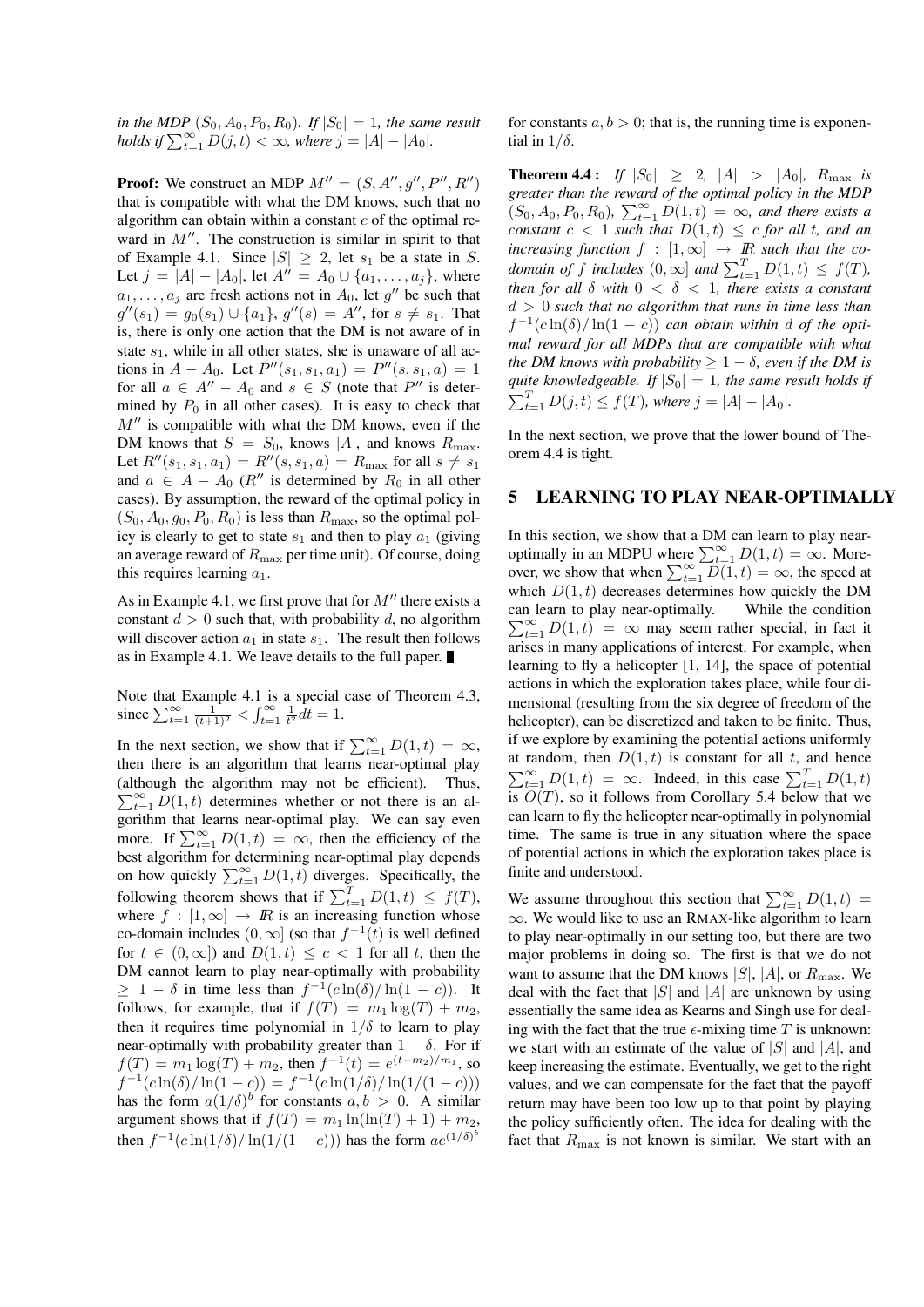estimate of the value of  $R_{\text{max}}$ , and recompute the value of  $K_1(T)$  and the approximating MDP every time we discover a transition with a reward higher than the current estimate. (We remark that this idea can be applied to RMAX as well.) The second problem is more serious: we need to deal with the fact that not all actions are known, and that we have a special *explore* action. Specifically, we need to come up with an analogue of  $K_1(T)$  that describes how many times we should play the explore action  $a_0$  in a state s, with a goal of discovering all the actions in s.

We now describe the URMAX algorithm under the assumption that the DM knows  $N$ , an upper bound on the state space  $S$ ,  $k$ , an upper bound on the size of the action space A,  $R_{\text{max}}$ , an upper bound on the true maximum reward, and T, an upper bound on the  $\epsilon$ -return mixing time. To emphasize the dependence on these parameters, we denote the algorithm URMAX $(S_0, g_0, D, N, k, R_{\text{max}}, T, \epsilon, \delta, s_0)$ . (The DM may also know  $R^+$  and  $R^-$ , but the algorithm does not need these inputs.) We later show how to define URMAX $(S_0, q_0, D, \epsilon, \delta, s_0)$ , dropping the assumption that the DM knows  $N, k, T$  and  $R_{\text{max}}$ .

Define

• 
$$
K_1(T) = \max\left( \left( \left\lceil \frac{4NTR_{\max}}{\epsilon} \right\rceil \right)^3, \left\lceil 8\ln^3\left(\frac{8Nk}{\delta}\right) \right\rceil \right) + 1;
$$

•  $K_0 = \min_M \{ M : \sum_{t=1}^M D(1,t) \geq \ln(4N/\delta) \}.$ (Such a  $K_0$  always exists if  $\sum_{t=1}^{M} D(1, t) = \infty$ .)

Just as with RMAX,  $K_1(T)$  is a bound on how long the DM needs to get a good estimate of the transition probabilities at each state s. Our definition of  $K_1(T)$  differs slightly from that of Brafman and Tennenholtz (we have a coefficient 8 rather than 6; the difference turn out to be needed to allow for the fact that we do not know all the actions). As we show below (Lemma 5.1),  $K_0$  is a good estimate on how often the *explore* action needs to be played in order to ensure that, with high probability (greater than  $1 - \delta/4N$ ), at least one new action is discovered at a state, if there is a new action to be discovered. Just as with RMAX, we take a pair  $(s, a)$  for  $a \neq a_0$  to be *known* if it is played  $K_1$  times; we take a pair  $(s, a_0)$  to be *known* if it is played  $K_0$  times.

URMAX $(S_0, g_0, D, N, k, R_{\text{max}}, T, \epsilon, \delta, s_0)$  proceeds just like RMAX $(N, k, R_{\text{max}}, T, \epsilon, \delta, s_0)$ , except for the following modifications:

- The algorithm terminates if it discovers a reward greater than  $R_{\text{max}}$ , more than k actions, or more than N states  $(N, k, \text{ and } R_{\text{max}})$  can be viewed as the current guesses for these values; if the guess is discovered to be incorrect, the algorithm is restarted with better guesses.)
- if  $(s, a_0)$  has just become known, then we set the reward for playing  $a_0$  in state s to be  $-\infty$  (this ensures that  $a_0$  is not played any more in state s).

For future reference, we say that *an inconsistency is discovered* if the algorithm terminates because it discovers a reward greater than  $R_{\text{max}}$ , more than k actions, or more than  $N$  states.

**Lemma 5.1:** Let  $K_0$  be defined as above. If the DM plays  $a_0 K_0$  *times at state s, then with probability*  $\geq 1 - \delta/4N$ *a new action will be discovered if there is at least one new action at state* s *to be discovered.*

In the full paper, we show that URMAX $(S_0, g_0, D, N, k, R_{\text{max}}, T, \epsilon, \delta, s_0)$  is correct provided that the parameters are correct. We get URMAX $(S_0, g_0, D, \epsilon, \delta, s_0)$  by running URMAX $(S_0, g_0, D, N, k, R_{\text{max}}, T, \epsilon, \delta, s_0)$  using larger and larger values for  $N$ ,  $k$ ,  $R_{\text{max}}$ , and  $T$ . Sooner or later the right values are reached. Once that happens, with high probability, the policy produced will be optimal in all later iterations. However, since we do not know when that happens, we need to continue running the algorithm. We must thus play the optimal policy computed at each iteration enough times to ensure that, if we have estimated  $N, k, R<sub>max</sub>$ , and T correctly, the average reward stays within  $2\epsilon$  of optimal while we are testing higher values of these parameters. For example, suppose that the actual values of these parameters are all 100. Thus, with high probability, the policy computed with these values will give an expected payoff that is within  $2\epsilon$  of optimal. Nevertheless, the algorithm will set these parameters to 101 and recompute the optimal policy. While this recomputation is going on, it may get low reward (although, eventually it will get close to optimal reward). We need to ensure that this period of low rewards does not affect the average.

URMAX $(S_0, g_0, D, \epsilon, \delta, s_0)$ : Set  $N := |S_0|, k := |A_0|, R_{\text{max}} := 1, T := 1$ Repeat forever Run URMAX $((S_0, g_0, D, N, k, R_{\text{max}}, T, \epsilon, \delta, s_0))$ if no inconsistency is discovered then run the policy computed by URMAX $((S_0, g_0, D, N, k, R_{\text{max}}, T, \epsilon, \delta, s_0)$  for  $K_2 + K_3$  steps, where where  $K_2 = 2(Nk \max(K_1(T + 1), K_0))^{\frac{3}{2}} R_{\max}/\epsilon$  $K_3 = (2R_{\text{max}} + 1) \max((\frac{2R_{\text{max}}}{\epsilon})^3, 8 \ln(\frac{4}{\delta})^3)/\epsilon$  $N := N + 1; k := k + 1, R_{\text{max}} := R_{\text{max}} + 1, T := T + 1.$ 

The following theorem shows that URMAX $(S_0, g_0, D, \epsilon, \delta, s_0)$  is correct. (The proof, which is deferred to the full paper, explains the choice of  $K_2$  and  $K_3$ .)

**Theorem 5.2:** For all MDPs  $M = (S, A, g, P, R)$  com*patible with*  $S_0$  *and*  $g_0$ *, if the*  $\epsilon$ *-return mixing time of* M *is*  $T_M$ , then for all states  $s_0 \in S_0$ , with probability at least  $1 - \delta$ , for all states  $s_0 \in S_0$ , URMAX $(S_0, g_0, D, \epsilon, \delta, s_0)$ *computes a policy*  $\pi_{\epsilon,\delta,T_M,s_0}$  *such that, for a time*  $t_{M,\epsilon,\delta}$